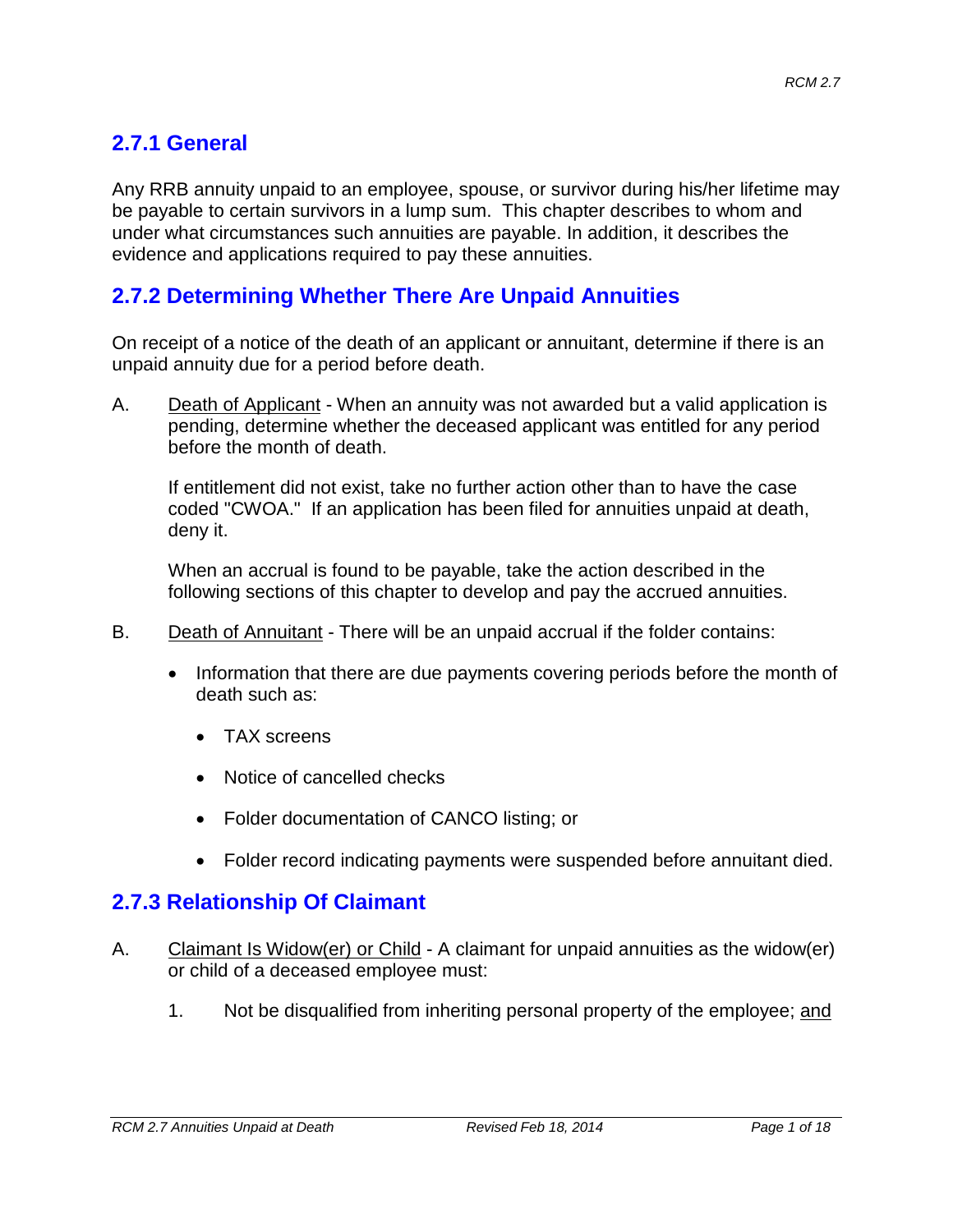- 2. Have the claimed relationship status under the laws of the State in which the employee was last domiciled; or
- 3. Be the de facto widow(er) or deemed child under the RR Act.
- B. Claimant Is Grandchild or Parent A claimant for unpaid annuities as the grandchild or parent of a deceased employee must:
	- 1. Not be disqualified from inheriting personal property of the employee; and
	- 2. Have the claimed relationship status under the laws of the State in which the employee was last domiciled.
- C. Claimant Is Brother or Sister A claimant for unpaid annuities as the brother or sister of a deceased employee is entitled if (s)he is the employee's blood brother or sister or half blood brother or sister. A stepbrother or stepsister is not entitled to receive unpaid annuities on the basis of relationship to the employee.
- D. Claimant Is Stepparent or Stepchild A stepparent or stepchild cannot receive any unpaid annuities by virtue of relationship to a deceased employee because neither a stepparent nor a stepchild may inherit intestate personal property under State law.

NOTE: A stepbrother, stepsister, stepparent, or stepchild may, however, receive unpaid annuities (other than survivor annuities) by virtue of being "equitably entitled" to reimbursement for having paid the B/E of the EMPLOYEE.

### **2.7.4 Action When Relationship Is Questionable**

If unpaid annuities are payable to a class of relatives (such as brothers and sisters) of the deceased employee, and the legal relationship of one of the potential applicants is questionable or cannot be established, do not question the relationship and eligibility of that person IF:

- A. ALL eligible persons agree that the person with the questionable relationship is in the same degree of relationship to the deceased employee and is entitled to share in the benefit; AND
- B. The person with questionable relationship files Form G-131 assigning his share (the amount which would be payable to him if his relationship were established) to an eligible applicant.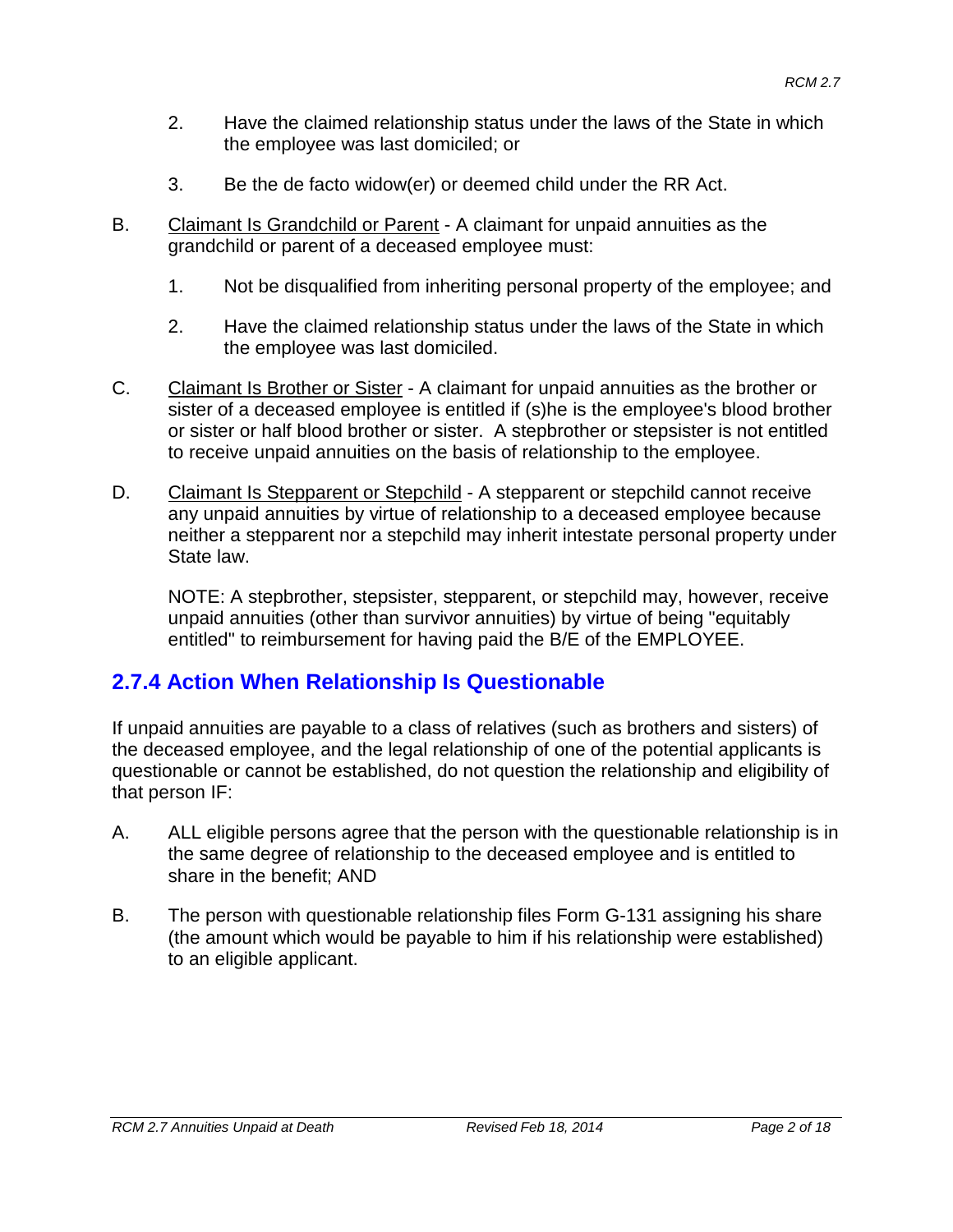If the requirements in A and B are met, pay the appropriate shares to the applicant(s), including the share assigned by the person with a questionable relationship.

This method CANNOT be used if an eligible person claims that the person with a questionable relationship is not a relative in the same degree of relationship, or if the individual shares exceed \$500. In such cases, relationship has to be established or denied before paying the share in question.

### **2.7.5 When Person's Rights Pass To Another**

If a person entitled to unpaid annuities by virtue of relationship to the deceased employee dies before negotiating the check in payment of such annuities, the amount to which he was entitled becomes payable to other survivors in the same class. When there are no other survivors in the same class, entitlement passes to persons in the next class.

When the entitled person who dies is the payer of the employee's B/E, entitlement passes to that person's estate. Any amount remaining after reimbursing the payer of B/E (or his estate if he dies) is payable to the next priority of relatives.

### **2.7.6 Application Requirements**

Generally, an eligible person must file an application on or before the second anniversary of the annuitant's death in order to receive payment of any part of the unpaid annuities. An exception is made for RESCUE cases. Since the change in the employee's annuity may not be detected until more than two years after the date of death, the two year period is counted from the date of the RESCUE run that identified the accrued annuity rather than from the date of termination. In March 2007, RESCUE computed accrued annuities for deceased employees who had service or earnings changes prior to 2006. The Board waived the two-year filing requirement altogether for these March 2007 RESCUE cases.

If the eligible person is filing or has filed for any other survivor benefit, a separate application for any unpaid annuities is not necessary. If an application is filed for a survivor benefit before an accrued annuity becomes payable, a separate application is required.

EXAMPLE: The employee dies on 3-10-92 and is survived by a living with widow age 61 and a disabled child age 40. On 3-21-92 the widow, the widow files an AA-17a and the child files an AA-19, but the child dies on 5-2-92 before negotiating his accrual check. In order to receive the accrued CIA for March and April 1992, the widow must file an AA-21 and submit POD of the child.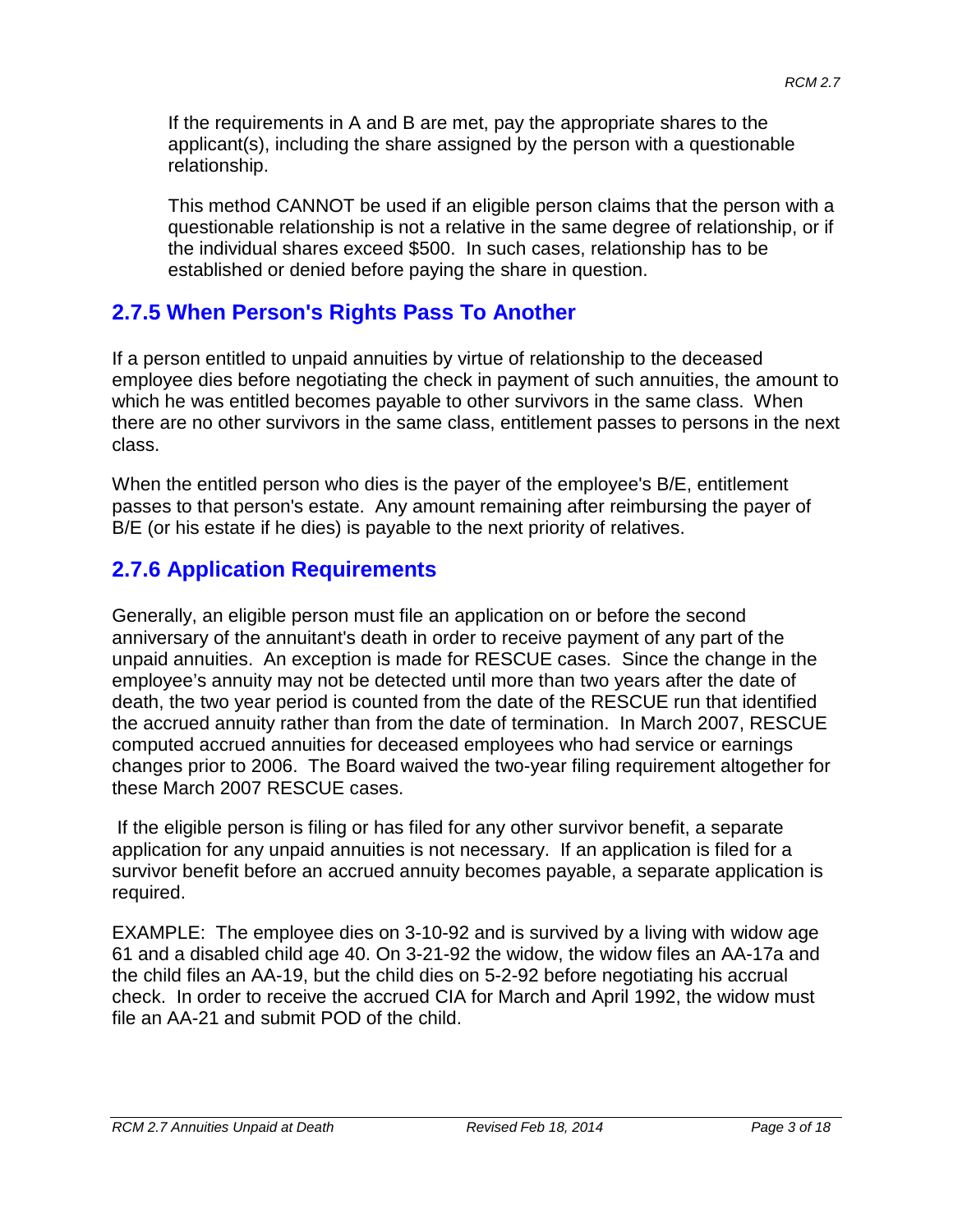An AA-21 is used when application is not being made for any other type of survivor payment.

Effective August 1, 1990, if an employee accrued annuity is payable, a living-with widow(er), entitled to a WIA, who was receiving a spouse annuity in the month of the employee's death does not have to file an application for the employee's accrued annuity. Prior to August 1, 1990, form G-476c was used to pay the living-with widow(er) the employee's accrued annuity in spouse-to-widow(er) conversion cases.

If the widow dies before conversion to the WIA, the accrual is payable to the employee's survivors.

An AA-17 is required if the employee died before the spouse application (AA-3) was awarded.

# **2.7.7 Delay In Filing**

As explained in RCM 5.1, (Applications), the two year period may be extended for the following reasons:

- the Soldiers and Sailors relief act of 1940. Refer to RCM 5.1 for a full explanation.
- good cause for delay in filing (health or communications limitations; erroneous information furnished by the RRB; or unusual or unavoidable circumstances which show that the applicant could not reasonably be expected to have been aware of the need to file an application.)

EXAMPLE: EE died more than two years ago in a no c/c case and retirement section COL review project uncovers an accrued annuity that is payable. Since unusual or unavoidable circumstances caused this delay, this application must be filed two years from the date of COL review, rather than EE's DOD.

# **2.7.8 Assignment Of Interest**

An eligible person may complete Form G-131 "Authorization of Payment and Release of All claims to a Death Benefit or Accrued Annuity Payment" instead of filing an application if he desires to assign his share of unpaid annuities to another eligible applicant providing the share does not exceed \$500. Develop a G-131 only when an eligible person expresses a desire to assign his share of the benefit. The person must be informed of the approximate amount of his share before he completes the form. Like an application, a G-131 has the same time frame restrictions on filing.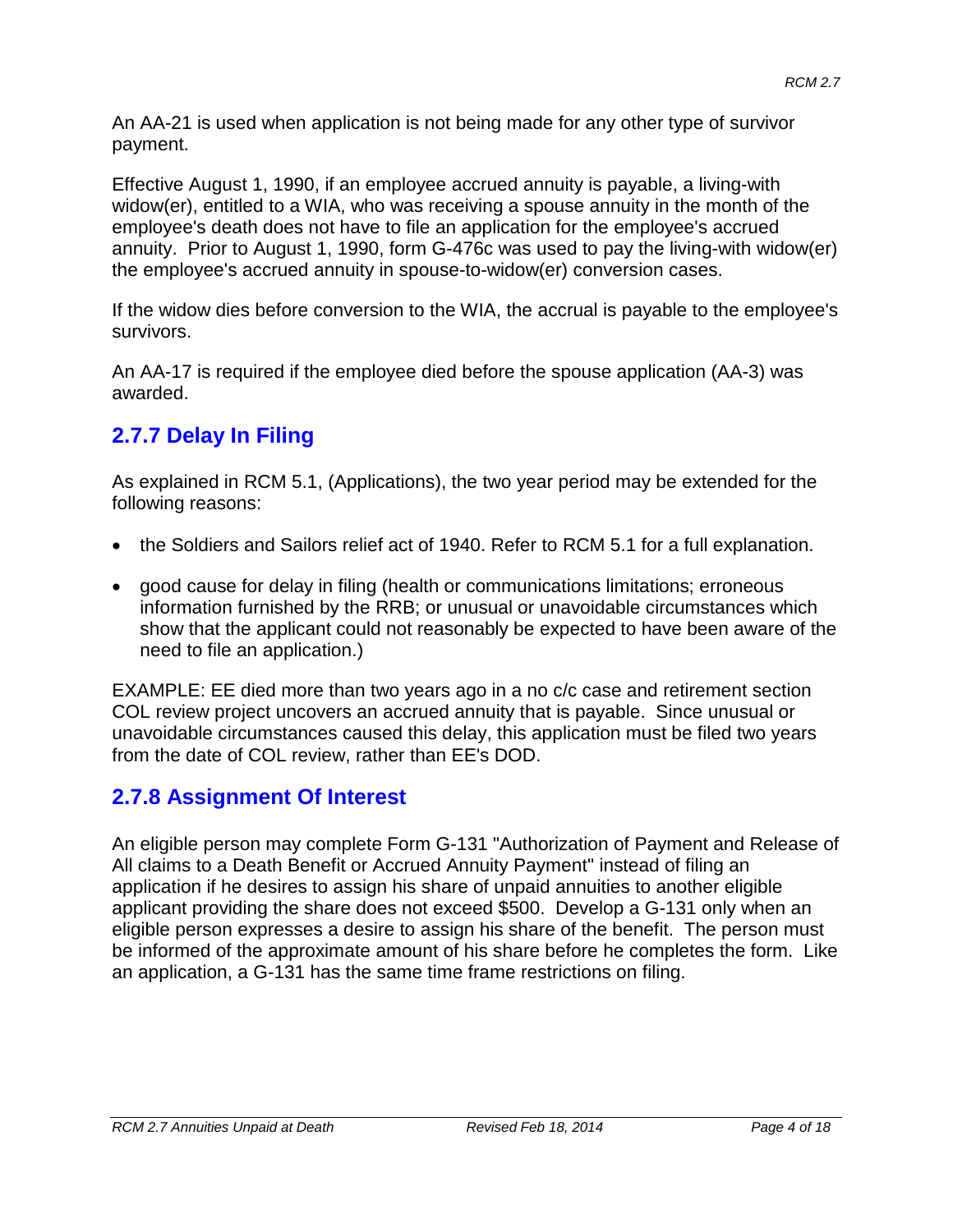# **2.7.10 Evidence Requirements**

| <b>Evidence</b>                                  | <b>When Required</b>                                                                                                                                                                                                                                              |
|--------------------------------------------------|-------------------------------------------------------------------------------------------------------------------------------------------------------------------------------------------------------------------------------------------------------------------|
| Death of annuitant (or<br>applicant)             | Always.                                                                                                                                                                                                                                                           |
| Relationship                                     | Always, except when the applicant is equitably<br>entitled or if entitled by virtue of relationship, his<br>share is \$25 or less. (See chapter 4.4, "Family<br>Relationships," when two or more applicants<br>survive and one has established his relationship.) |
| Marriage and living with                         | If the applicant is the widow(er).                                                                                                                                                                                                                                |
| Payment of B/E                                   | When applicant is equitably entitled.                                                                                                                                                                                                                             |
| Appointment of legal<br>representative of estate | When estate is equitably entitled and a legal<br>representative has been appointed.                                                                                                                                                                               |
| Guardianship (AA-5)                              | If guardian or other legal representative is<br>selected as representative payee.                                                                                                                                                                                 |
| Guardian-in-Fact                                 | When a person other than (1) a natural or<br>adoptive parent, or (2) a legal guardian, or other<br>legal representative files an application on behalf<br>of child(ren) under age 18 or disabled and<br>incompetent. (Use G-469.)                                 |
| Responsibility                                   | When an applicant age 16 or 17, other than a<br>widow(er), files an application on his own behalf.<br>(Use G-468.)                                                                                                                                                |
| $G-88p$                                          | In unpaid SUP ANN cases in which the<br>employee's last employer has a pension plan<br>covering his occupation.                                                                                                                                                   |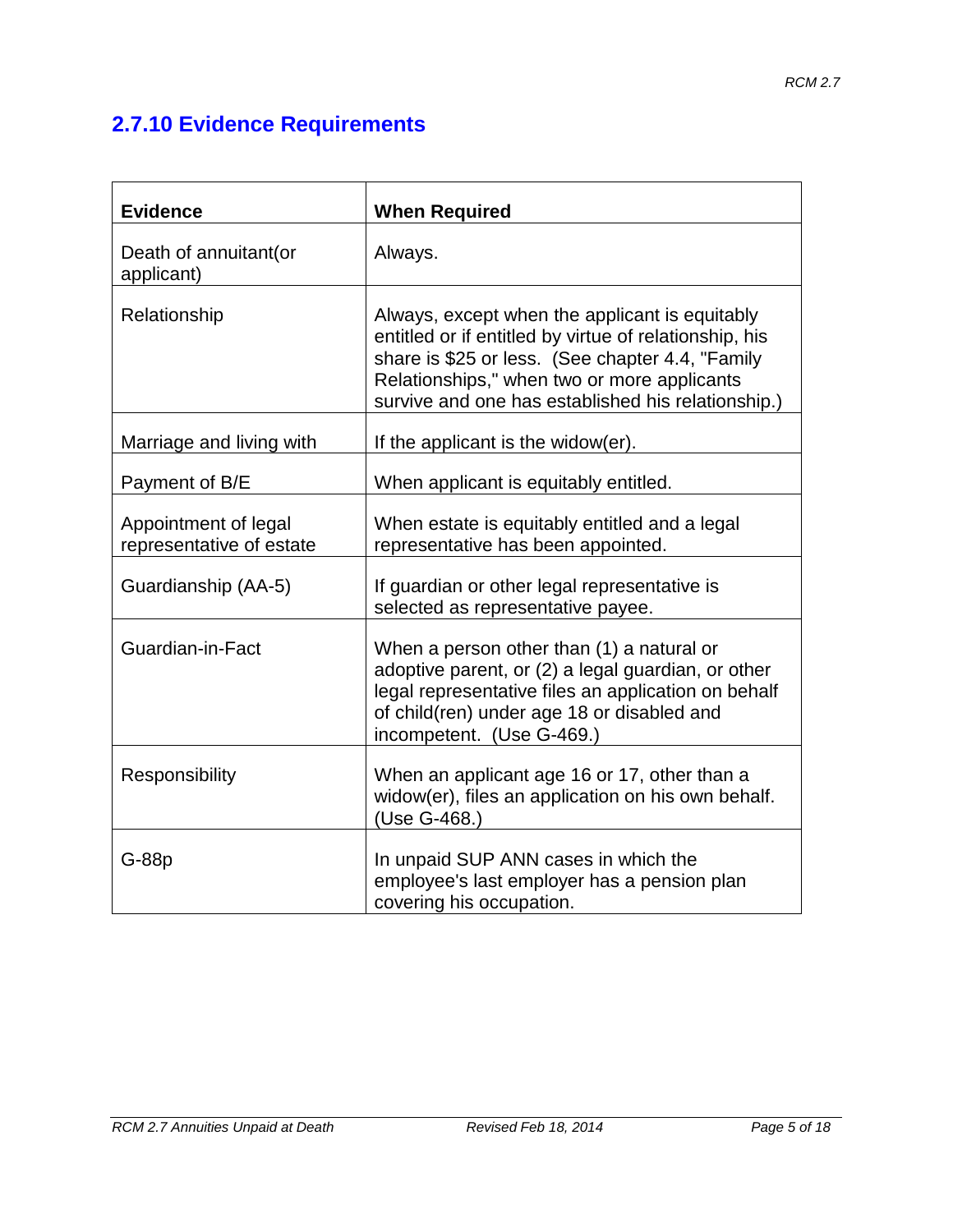### **2.7.15 Entitlement Requirements On Death Of Employee Applicant Or Annuitant**

- A. Application An application for unpaid annuities must be filed no later than the second anniversary of the employee's death.
- B. Entitlement by Reason of Relationship When entitlement exists by reason of the applicant's relationship to the deceased employee, the applicant must meet the requirements listed in sec. 2.7.3.
- C. Equitable Entitlement When the applicant may receive the unpaid annuities as payer of employee's B/E, see chapter 2.8, "Lump-Sum Death Payments," for the conditions determining equitable entitlement.

# **2.7.16 Regular Retirement Annuities And Amount Of Payment**

Regular retirement annuities unpaid at death are payable in the following amounts and order of priority:

- A. Widow(er) if LIVING WITH the employee at the time of the employee's death: Full amount.
- B. Person(s) who paid the employee's B/E: Each shares in the unpaid annuities to the extent and in the proportions that he paid the employee's B/E, but ONLY to the extent he is not reimbursed by the LSDP under the RR Act for having paid such expenses.

Since unpaid retirement annuities are payable only to the extent that the payer of the B/E has not been reimbursed by the LSDP, the LSDP must be paid BEFORE paying the unpaid retirement annuities. However, this does not mean that the payer of B/E cannot receive the unpaid retirement annuities when an LSDP is not awarded. (Example: An LSDP is not payable due to a child's entitlement to an insurance annuity for the month of the employee's death. That fact does NOT prevent payment of the unpaid annuities to the payer of the employee's B/E.)

When determining the extent and proportion that the payer of B/E paid the employee's burial expenses, disregard the amount of the LSDP paid to a funeral home as authorized by the payer of B/E. Consider only the amount actually paid by the payer of B/E in determining his eligibility for unpaid annuities.

If EE has an accrued annuity and the widow dies later, this payment is payable to the person who paid the EE's B/E.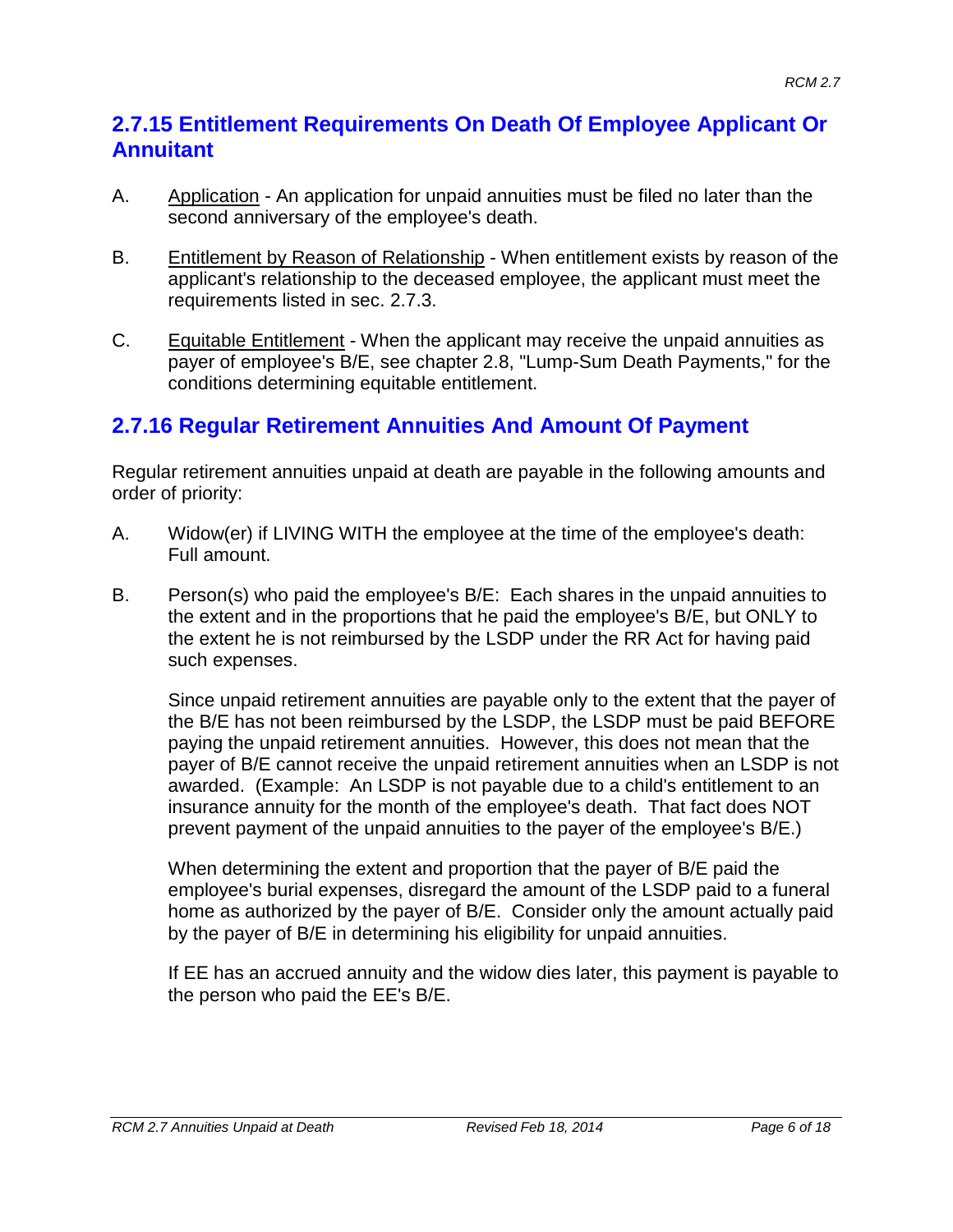If there is no one entitled to reimbursement, or if the unpaid annuities exceed the reimbursable B/E, pay such total or such remainder in the following order of priority:

- C. Child(ren) of the employee receive equal shares; full amount to a sole survivor.
- D. Grandchild(ren) of the employee receive equal shares; full amount to a sole survivor.
- E. Parent(s) of the employee receive one half each if both survive; full amount to sole survivor.
- F. Brothers and sisters of the employee receive equal shares; full amount to a sole survivor. Half blood brothers and sisters share equally with full blood brothers and sisters.

### **2.7.17 Paying the Employee's Vested Dual Benefit (VDB) Accrual to the Widow(er)**

#### **Background**

These are cases in which the VDB due the employee was not paid, or was underpaid, prior to the employee's death. The accrued annuity is payable to the living-with widow(er); however, the widow(er)'s annuity may decrease if the VDB offset was not applied on the initial award.

#### Annuity Awarded Less than Four Years Before Current Action

If the widow(er)'s annuity was initially awarded less than four years before the date of your action, follow these steps to recertify the case:

| <b>Step</b> | <b>Action</b>                                                                                                                                                                                      |
|-------------|----------------------------------------------------------------------------------------------------------------------------------------------------------------------------------------------------|
|             | Request a wage record for the deceased employee. You need the basis for<br>the tier 2 and this information is not in PREH.                                                                         |
| 2.          | Recertify the widow(er)'s annuity from the OBD. On the SURPASS<br>Beneficiary T2 Computation Data Screen (PF14), delete the prefilled OBD<br>T2 entry. Make sure that the VDB Offset entry is "Y". |
|             | Compute the rates (PF24).                                                                                                                                                                          |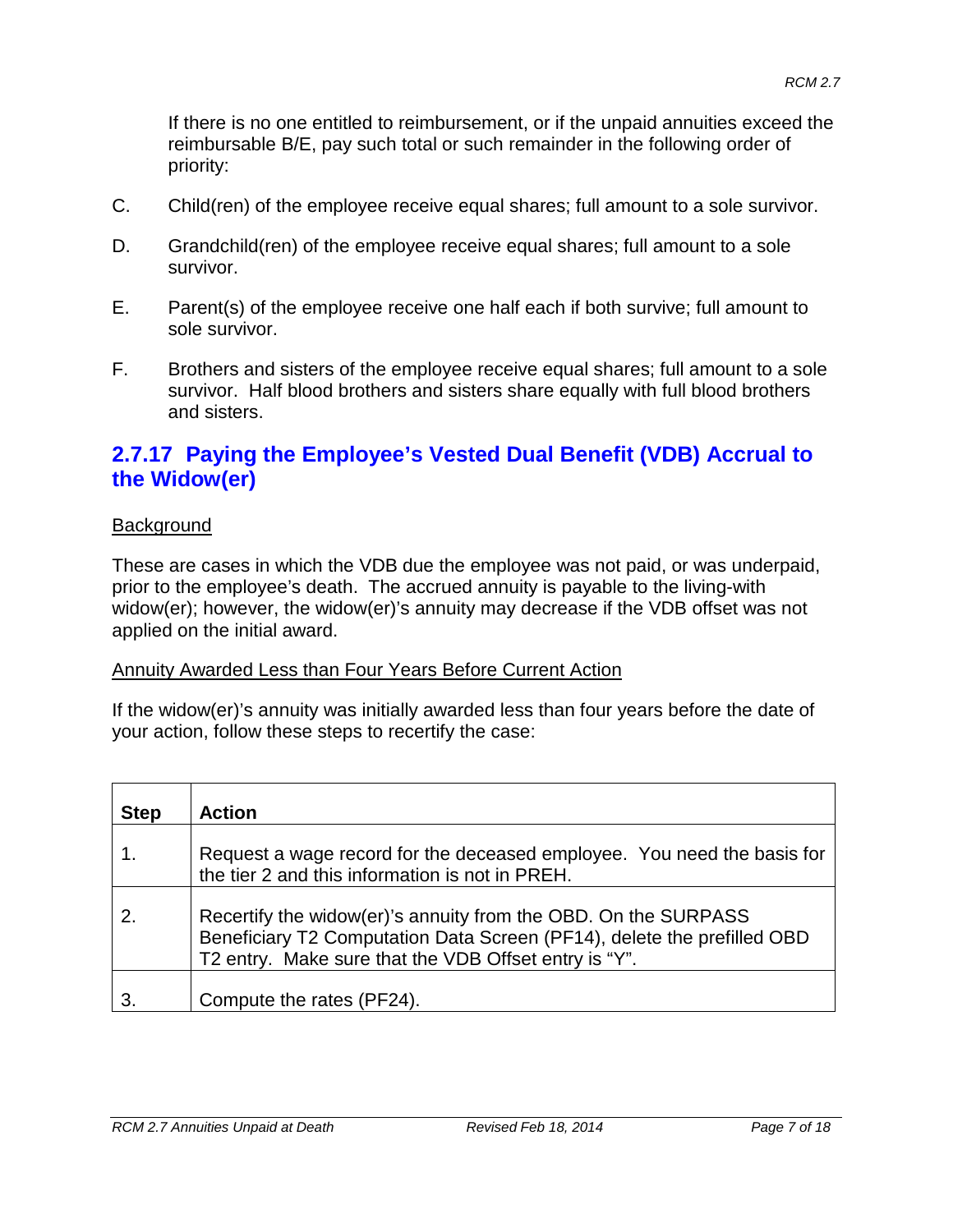#### If the Rate Decreases

If the rate decreases, follow these steps:

| <b>Step</b> | <b>Action</b>                                                                                                                                                                                           |
|-------------|---------------------------------------------------------------------------------------------------------------------------------------------------------------------------------------------------------|
|             | Enter an amount equal to the lesser of the widow(er)'s overpayment or the<br>VDB accrual on the SURPASS Additional Amounts/Recovery Amounts<br>screen. Use Selection Code "1" and Select Type code "3". |
|             | Explain to the widow(er) that her annuity is being decreased, she is<br>overpaid and the overpayment will be recovered from the VDB accrual<br>payable to her deceased husband.                         |
|             | Release the award and the due process letter to authorization.                                                                                                                                          |

#### If the Rate Remains the Same

If the rate remains the same, recertify the rate, cert code 01, as a correction award. Do not consider a penny difference in tier 2 as a rate change.

#### Annuity Awarded Four or More Years Before Current Action

If the widow(er)'s annuity was awarded four or more years before the date of the current action, the case will not be reopened. Do not recertify the rate. However, any accrued VDB due the employee at death can still be paid to the living-with widow(er).

#### Paying the Accrual

After the widow(er)'s annuity has been recertified, if necessary, follow these steps to pay the VDB:

| <b>Step</b> | <b>Action</b>                                                                                                                                                                                        |
|-------------|------------------------------------------------------------------------------------------------------------------------------------------------------------------------------------------------------|
|             | Pay the award as an accrued annuity on the one-pay-only side of<br>SURPASS. Use VDB as the UNIT.                                                                                                     |
| 2.          | Enter the total of the employee, spouse, tax refund and widow(er)<br>overpayments on the OPO Recoveries screen (PF14) in the OTHER<br>RECOVERY AMT item. The employee overpayment is on the employee |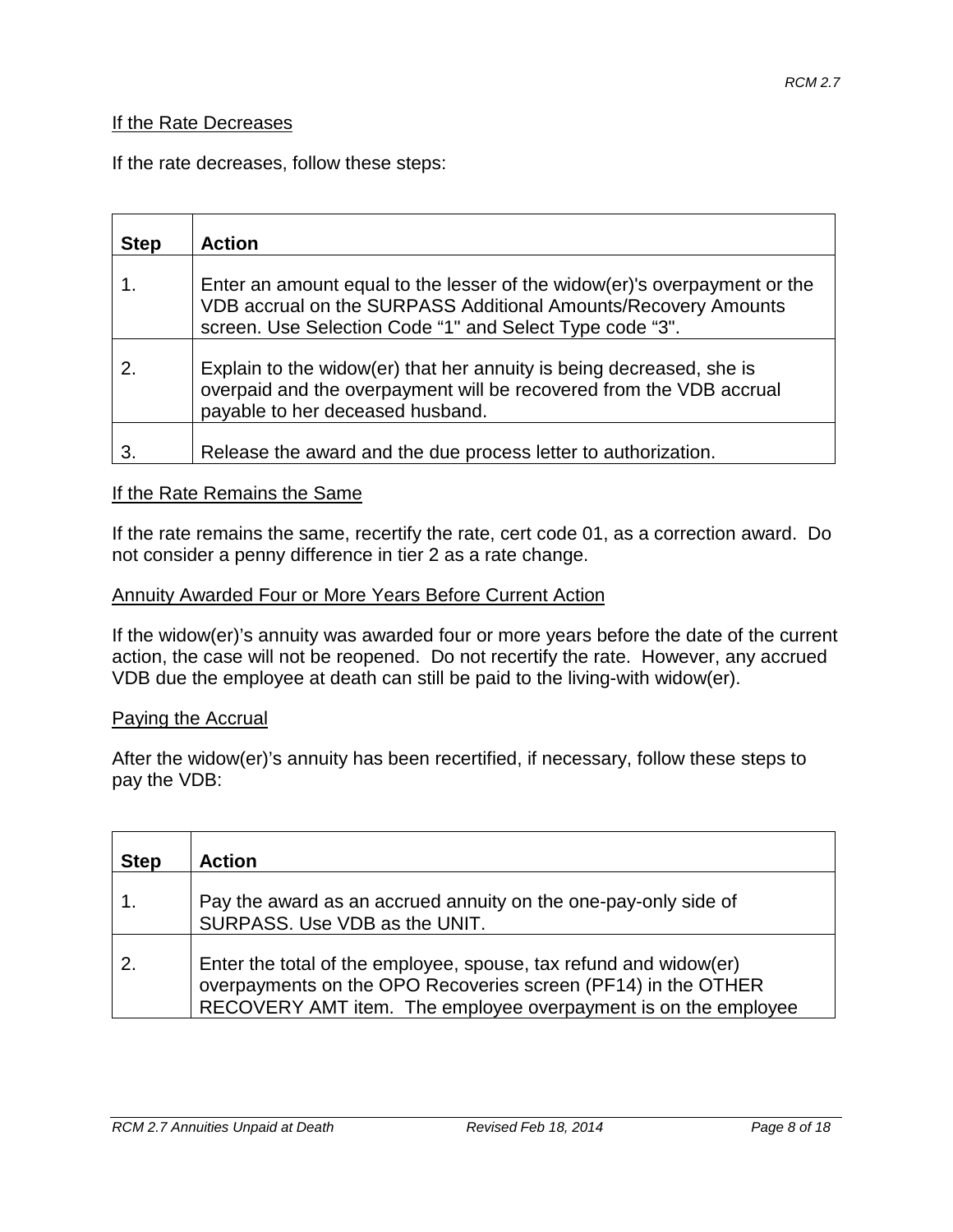|    | award form G-369T2. Take the spouse and tax refund overpayments from<br>the employee award form G-363E. Enter a "4" for Type and a "1" for<br>Action. Enter the widow(er)'s check symbol, claim number and payee code<br>for the Recovery Claim Number. |
|----|---------------------------------------------------------------------------------------------------------------------------------------------------------------------------------------------------------------------------------------------------------|
| 3. | Complete the Returned Payments, Accrued Annuities screen following<br>current instructions.                                                                                                                                                             |
|    | Take the VDB accrual from the employee award form G-369VS. Enter the<br>accrual in VDB POST-1983 or PRE-1984, as appropriate. Enter an "X" in<br>Computed by ROC?.                                                                                      |
| 4. | If the overpayments equal or exceed the accrual, pay the case as a<br>constructive award. Apply due process to the overpayment balance.                                                                                                                 |
| 5. | Suppress the award letter.                                                                                                                                                                                                                              |

#### Code Paragraphs

The following code paragraphs should be used when making the award(s). They will be added to ALTA. Until this is accomplished, you must enter the paragraphs manually.

The wording of the code paragraphs is given in Attachment I.

- 575 Use with Form RL-119 when adjusting the widow(er)'s annuity because the employee became entitled to a VDB and the widow(er)'s tier II is decreased as a result.
- 576 Use with Form RL-119 when adjusting the widow(er)'s annuity because the employee's VDB was adjusted and caused a decrease in the widow(er)'s tier II.
- 577 Use with the RL-45 to pay the living-with widow(er) the employee's accrued vested dual benefit amount if the VDB is being initially awarded and the widow(er) was not overpaid.
- 578 Use with the RL-45 to pay the living-with widow(er) the employee's accrued vested dual benefit amount if the VDB is being increased and the widow(er) was not overpaid.
- 579 Use with the RL-45 when recovering the widow(er)'s overpayment from an employee accrual due to VDB entitlement.
- 580 Use with the RL-45 when recovering the widow(er)'s overpayment from an employee accrual due to an adjustment of the VDB.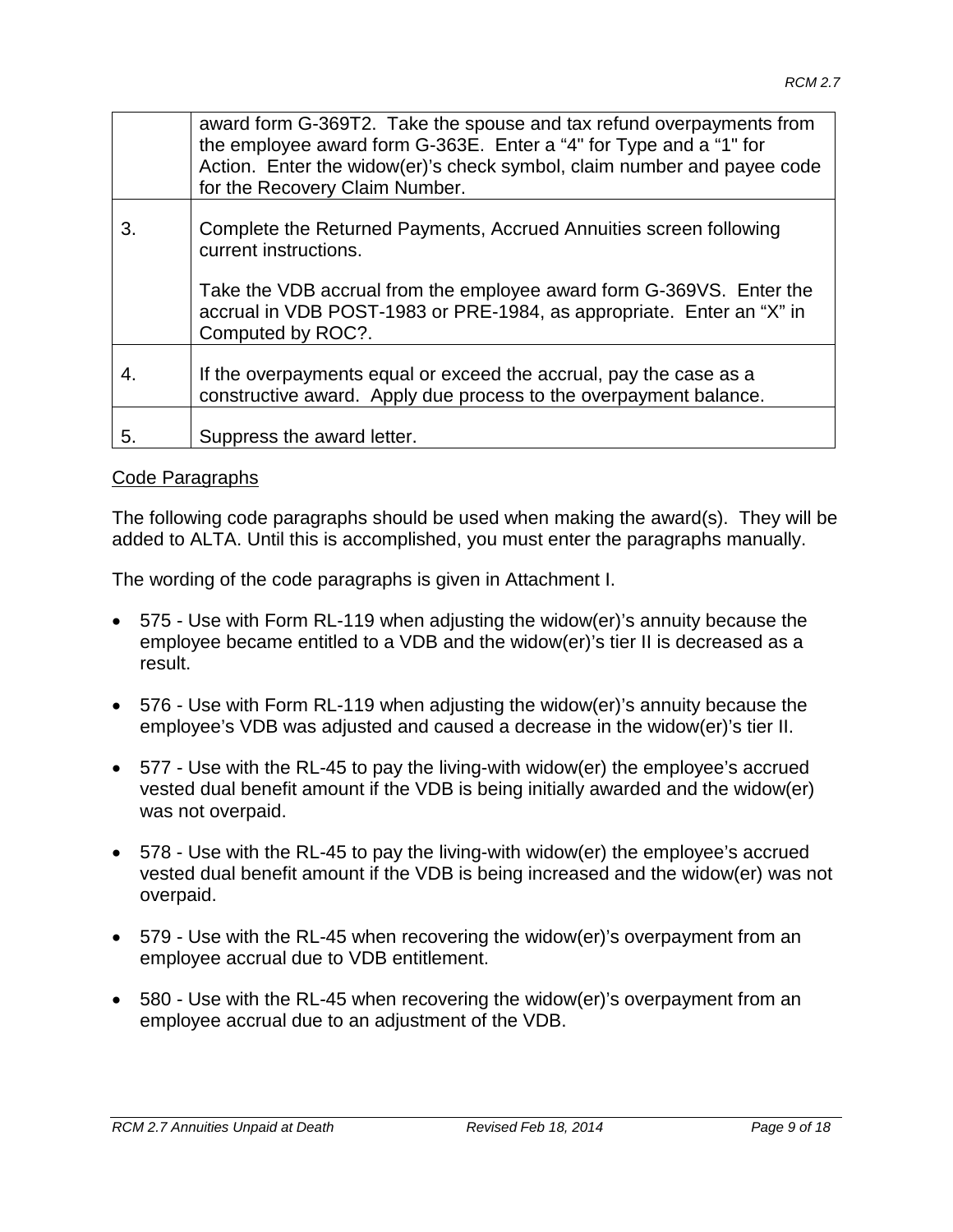#### Attachment I

- 575. We have determined that the employee was due an additional annuity component known as a "vested dual benefit". The employee's entitlement to a vested dual benefit requires a reduction in the tier II portion of your annuity. The overpayment in your annuity will be recovered from the employee's accrued annuity which is payable to you.
- 576. We have determined that the employee's vested dual benefit was underpaid. The employee's entitlement to additional vested dual benefits requires an additional reduction in the tier II portion of your annuity. The overpayment in your annuity will be recovered from the employee's accrued annuity which is payable to you.
- 577. We have determined that the employee was due an additional annuity component known as a "vested dual benefit". This award represents the accrued vested dual benefit amount due but unpaid at the death of the employee.
- 578. We have determined that the employee's vested dual benefit was underpaid. This award represents the additional vested dual benefit amount due but unpaid at the death of the employee.
- 579. The employee's entitlement to a vested dual benefit resulted in a reduction in the tier II portion of your annuity. Therefore, the tier II portion of your annuity was overpaid. The overpayment in your annuity has been recovered from the accrued vested dual benefit amount due but unpaid at the death of the employee.
- 580. The adjustment in the employee's vested dual benefit resulted in a reduction in the tier II portion of your annuity. Therefore, the tier II portion of your annuity was overpaid. The overpayment in your annuity has been recovered from the accrued vested dual benefit amount due but unpaid at the death of the employee.

### **2.7.20 Paying the Employee's Vested Dual Benefit (VDB) Accrual - The Employee was not Survived by a Widow(er) in Current Pay Status**

#### **Background**

These are cases in which the VDB due the employee was not paid, or was underpaid, prior to the employee's death. The accrued annuity is payable in the following order:

- The living-with widow(er)
- The payer of the employee's burial expenses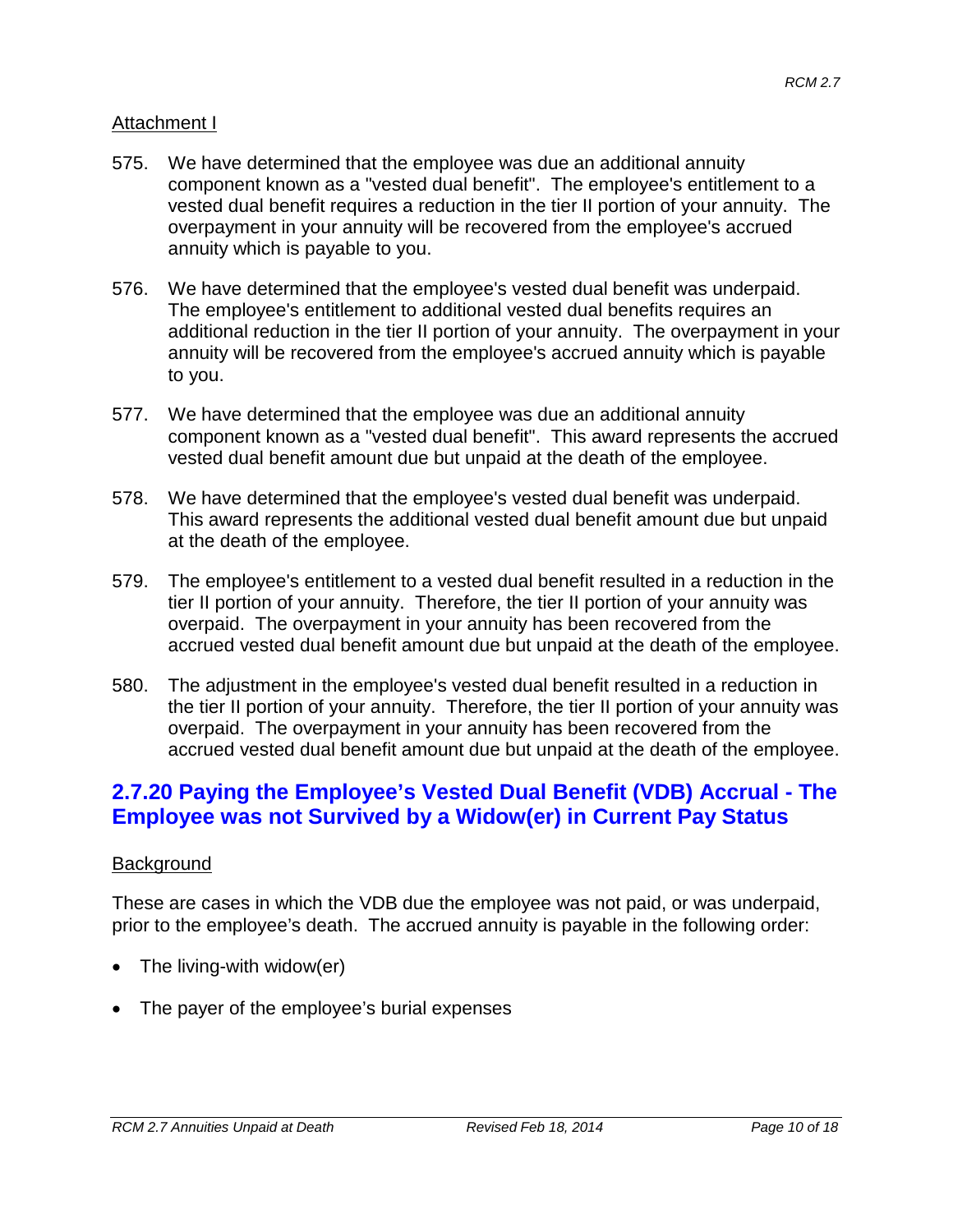- The employees children
- The employee's grandchildren
- The employee's parents
- The employee's brothers and sisters

#### Paying the Accrual

Follow these steps to pay the VDB:

| <b>Step</b> | <b>Action</b>                                                                                                                                                                                                                                                                                                              |
|-------------|----------------------------------------------------------------------------------------------------------------------------------------------------------------------------------------------------------------------------------------------------------------------------------------------------------------------------|
| 1.          | Pay the award as an accrued annuity on the one-pay-only side of<br>SURPASS, Use VDB as the UNIT.                                                                                                                                                                                                                           |
| 2.          | Enter the total of the employee and tax refund overpayments on the OPO<br>Recoveries screen (PF14) in the OTHER RECOVERY AMT item. The<br>employee overpayment is on the employee award form G-369T2. Take the<br>tax refund overpayment from the employee award form G-363E. Enter a "3"<br>for Type and a "1" for Action |
| 3.          | Complete the Returned Payments, Accrued Annuities screen following<br>current instructions. Take the VDB accrual from the employee award form<br>G-369VS. Enter the accrual in VDB POST-1983 or PRE-1984, as<br>appropriate. Enter an "X" in Computed by ROC?                                                              |
| 4.          | Suppress the award letter. Use either code paragraph 577 or 578 on the<br><b>ALTA</b> letter.                                                                                                                                                                                                                              |

#### Code Paragraphs

Use code paragraph 577 when the employee was never paid a VDB.

Use code paragraph 578 when the VDB amount is being increased.

### **2.7.25 SUP ANN Unpaid at Death**

Accrued but unpaid supplemental annuities are payable after the employee's death to the same persons and under the same conditions as are accrued but unpaid regular annuities. In some cases, there may not be anything actually due because an employer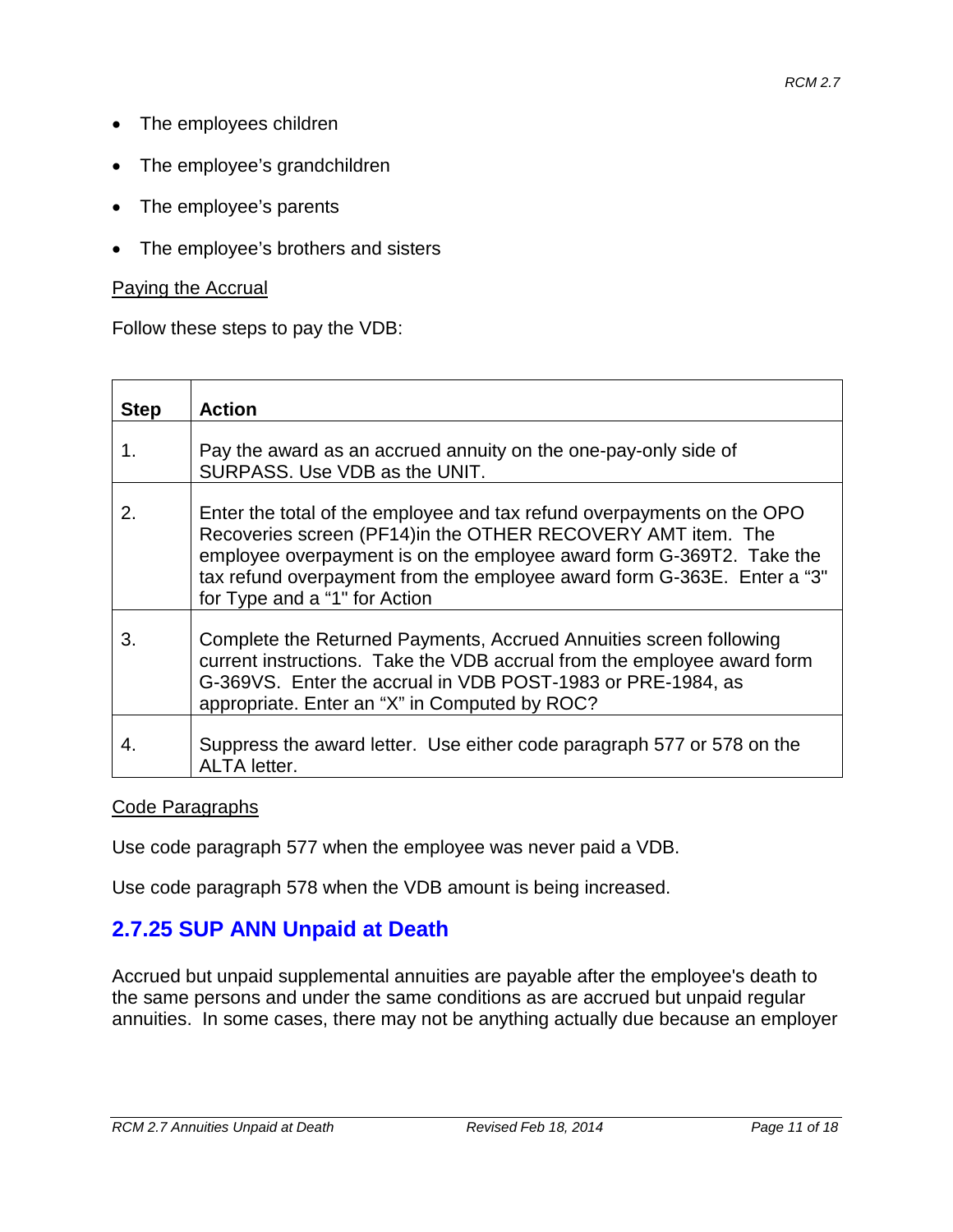pension completely offsets the SUP ANN. However, the case must be processed solely for the purpose of allocating employer tax credits.

### **2.7.26 Entitlement Requirements On Death Of Employee Applicant Or Annuitant**

A. Application - An application for unpaid annuities has the same time frame restrictions described in RCM 2.7.6 and 2.7.7. The same types of applications and proofs used for a regular retirement annuity unpaid at death are used for a SUP ANN unpaid at death.

However, unless a regular annuity is unpaid at death, do not develop an application for unpaid supplemental annuities until it is known that there is actually an amount payable. If the release of a G-88p is required, wait until the form is returned and the unpaid SUP ANN is computed before initiating development.

- B. Development of Employer Pension Data
	- 1. AA-1 Containing Pension Data in File Check the deceased employee's answers on the AA-1 with the information in RCM 1.4, Appendix A (Employer Pension Plans). If the release of a G-88p is not required, prepare the case for award. If a G-88p is released, prepare the case for award upon its return. If tax credits are involved, see sec. 2.7.28.
	- 2. No AA-1 Containing Pension Data in File Check Appendix A (Employer Pension Plans) of RCM 1.4 to determine if the deceased employee's last employer has a pension plan. If the employee does have a plan release a G-88p as outlined in the instructions for completing those forms. After the G-88p is returned, prepare the case for award. If tax credits are involved, see sec. 2.7.28.

If Appendix A of RCM 1.4 shows that the deceased employee's last employer does NOT have a pension plan, prepare the case for award.

- C. Entitlement by Reason of Relationship When entitlement exists by reason of the applicant's relationship to the deceased employee, the applicant must meet the requirements listed in sec 2.7.3.
- D. Equitable Entitlement When the applicant may receive the unpaid annuities as payer of the employee's B/E, see chapter 2.8, "Lump-Sum Death Payments," for the conditions determining equitable entitlement.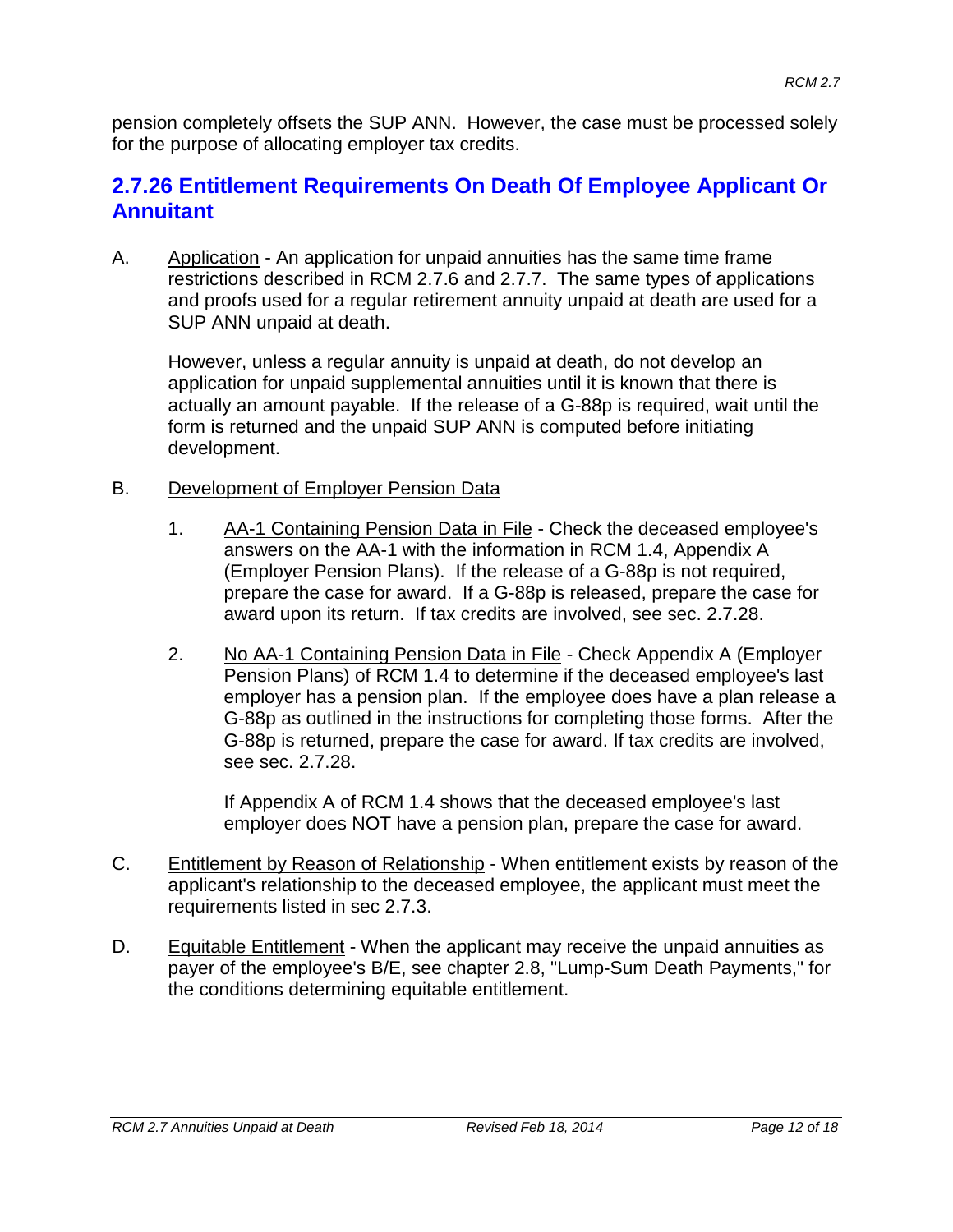E. When Tax Credits Only Are Involved - See section 2.7.28.

### **2.7.27 Persons To Whom Unpaid Supplemental Annuities And Amount Of Payment**

Supplemental annuities at death are payable in the following order of priority and in the amount indicated.

- A. Widow(er) if LIVING WITH the employee at the time of the employee's death: Full amount.
- B. Person(s) who paid the employee's B/E: Each shares in the unpaid annuities to the extent and in the proportions that he paid the employee's B/E, but ONLY to the extent that he is not reimbursed by the LSDP under the RR Act for having paid such expenses.

Since unpaid supplemental annuities can be paid only to the extent that the payer of B/E has not been reimbursed by the LSDP, the LSDP must be paid before paying the unpaid supplemental annuities. However, this does not mean that the payer of B/E cannot receive the unpaid supplemental annuities when an LSDP is not awarded. (Example: An LSDP is not payable due to a child's entitlement to an insurance annuity for the month of the employee death. That fact does NOT prevent payment of accrued supplemental annuities to the payer of the employee's B/E.)

When determining the extent and proportion that the payer of B/E paid the employee's burial expenses, disregard the amount of the LSDP paid to the funeral home as authorized by the payer of B/E. Consider only the amount actually paid by the payer of B/E in determining his eligibility for unpaid annuities.

If there is no person entitled to reimbursement, or if the unpaid annuities exceed the reimbursable B/E, pay such total or such remainder in the following order of priority:

- C. Child(ren) of the employee receive equal shares; full amount to a sole survivor.
- D. Grandchild(ren) of the employee receive equal shares; full amount to a sole survivor.
- E. Parent(s) of the employee receive equal shares; full amount to a sole survivor.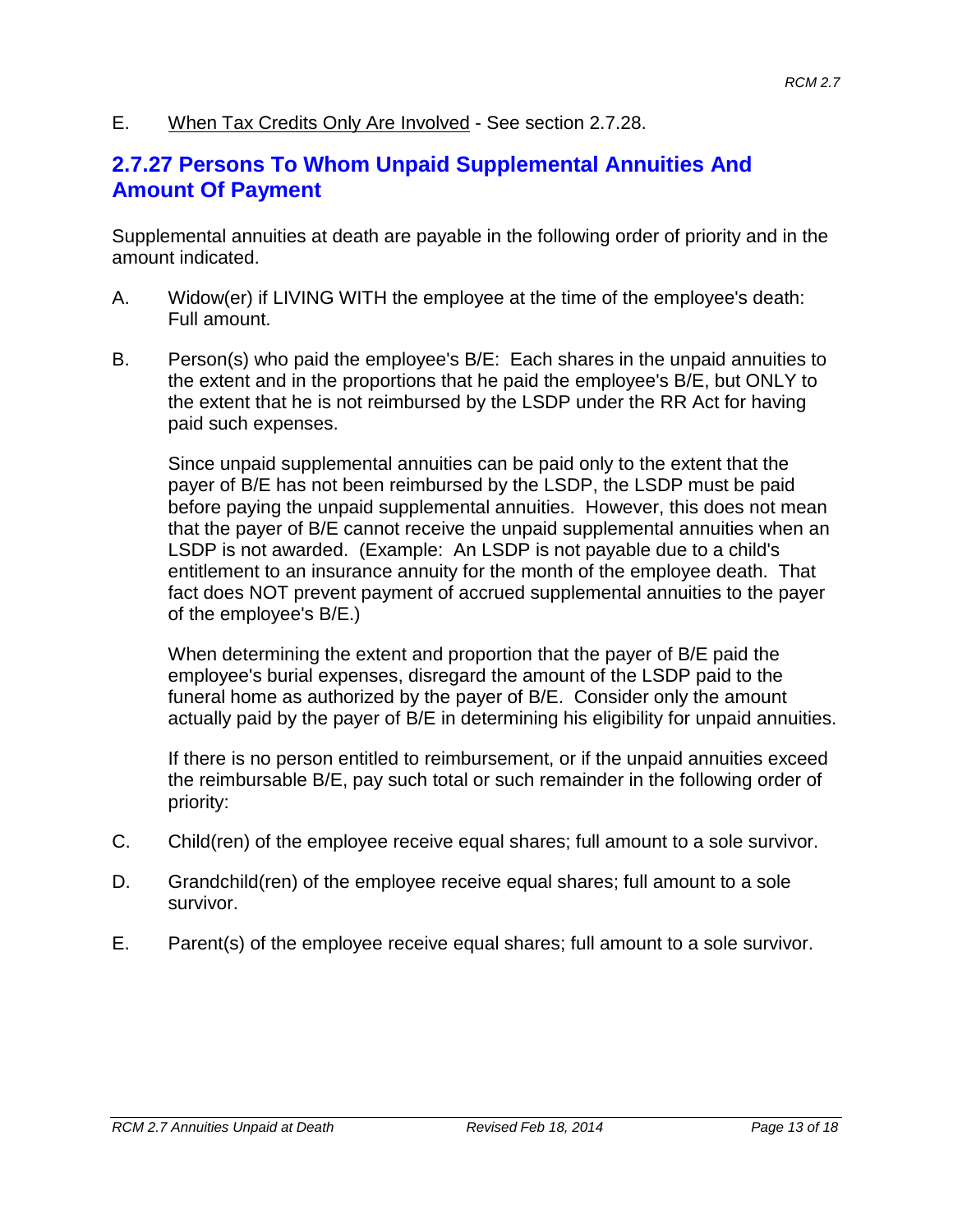F. Brothers and sisters of the employee receive equal shares; full amount to a sole survivor. Half blood brothers and sisters share equally with full blood brothers and sisters.

# **2.7.28 Tax Credits When No SUP ANN Is Payable**

When the annuitant dies before a SUP ANN award is made, it is necessary in some cases to set up a G-357 solely for the purpose of allocating employer tax credits. The cases involved are:

- A. SUP ANN Reduced to Zero When the supplemental pension reduces the SUP ANN to zero, the employer is entitled to his tax credit. No application is required from the employer. The survivor, if any, should not file an application since no SUP ANN is payable.
- B. No Eligible Survivor The employer is also entitled to tax credits even though there is an unpaid SUP ANN but the SUP ANN is not payable because the annuitant is not survived by a person who could be paid the SUP ANN. (For example, there is no widow, the LSDP covers all of the B/E, and there is no surviving child, grandchild, parent, brother, or sister.)

### **2.7.35 Entitlement Requirements On Death Of Spouse Or Divorced Spouse Applicant Or Annuitant**

- A. Application An application for unpaid annuities must be filed no later than the second anniversary of the spouse's death.
- B. Entitlement by Reason of Relationship When entitlement exists by reason of the applicant's relationship to the deceased employee, the applicant must meet the requirements listed in sec. 2.7.3.
- C. Equitable Entitlement When the applicant may receive the unpaid annuities as the payer of the employee's B/E, see chapter 2.8, "Lump-sum Death Payments," for the conditions determining equitable entitlement.

### **2.7.36 Unpaid Spouse Or Divorced Spouse Annuities Payable And Amount Of Payment**

Spouse or divorced spouse annuities unpaid at death are payable to the following persons when the spouse is NOT survived by the employee (widow or widower). If the employee survives the spouse, see RCM 1.3.63.A. The order of priority and the amounts payable are as indicated.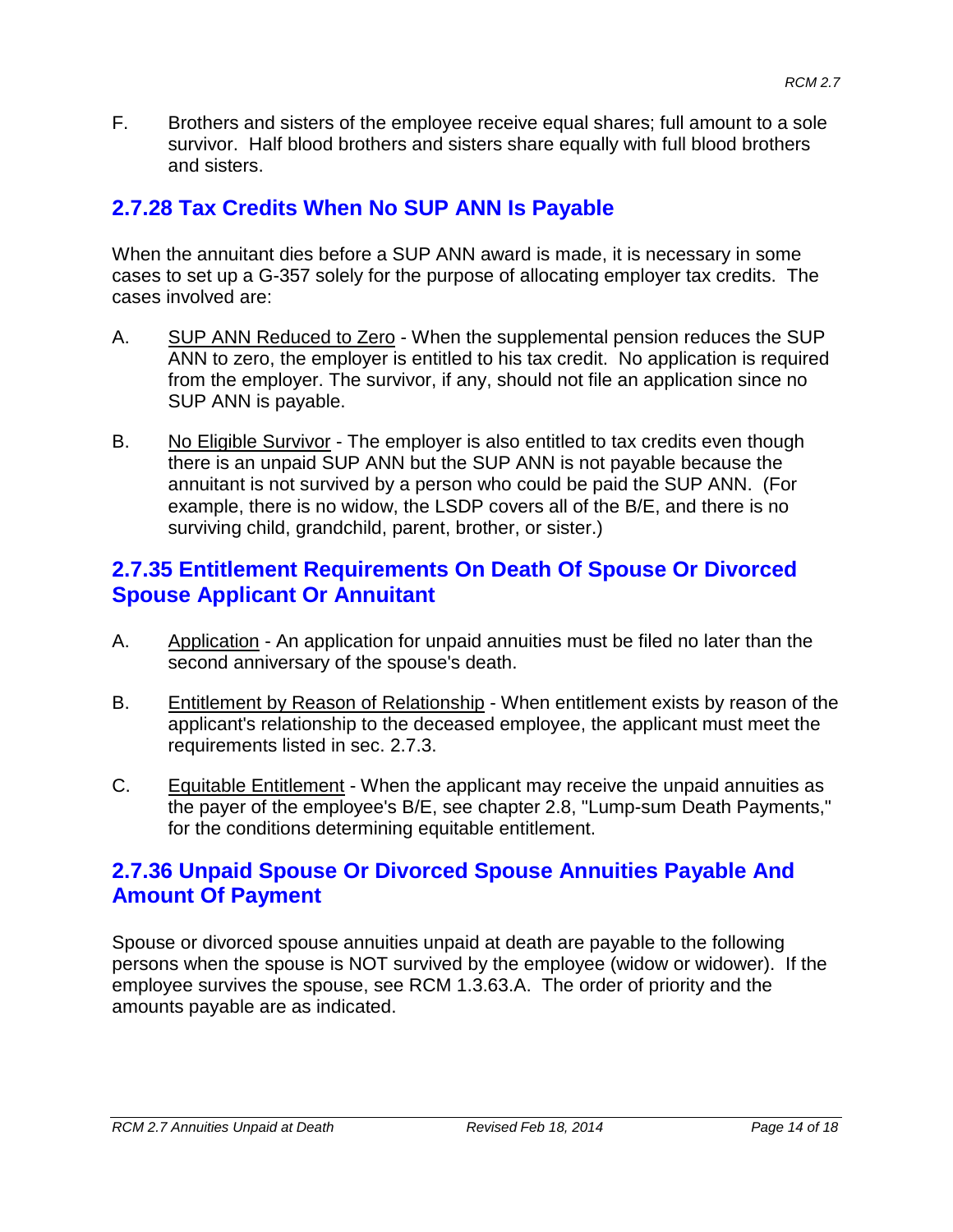A. Person(s) who paid the EMPLOYEE'S B/E: Each shares in the unpaid annuities to the extent and in the proportions that he paid the employee's B/E, but ONLY to the extent he is not reimbursed by the LSDP under the RR Act for having paid such expenses.

NOTE: Since unpaid spouse or divorced spouse annuities are payable only to the extent that the payer of B/E has not been reimbursed by the LSDP, the LSDP must be paid BEFORE paying the unpaid spouse annuities. However, this does not mean that the payer of B/E cannot receive the unpaid spouse annuities when an LSDP is not awarded. (Example: An LSDP is not payable due to a child's entitlement to an insurance annuity for the month of the employee's death. That fact does NOT prevent payment of these unpaid annuities to the payer of the employee's B/E.)

When determining the extent and proportion that the payer of B/E paid the employee's burial expenses, disregard the amount of the LSDP paid to a funeral home as authorized by the payer of B/E. Consider only the amount actually paid by the payer of B/E in determining his eligibility for unpaid annuities.

If there is no person entitled to reimbursement, or if the unpaid annuities exceed the reimbursable B/E, pay such total or such reminder in the following order of priority:

- B. Child(ren)of the deceased employee receive equal shares; full amount to a sole survivor.
- C. Grandchild(ren) of the deceased employee receive equal shares; full amount to a sole survivor.
- D. Parent(s) of the deceased employee receive one half each; full amount to sole survivor.
- E. Brothers and sisters of the deceased employee receive equal shares; full amount to a sole survivor. Half blood brothers and sisters share equally with full blood brothers and sisters.

### **2.7.45 Entitlement Requirements On Death Of A Survivor Applicant Or Annuitant**

A. General - Insurance annuities, and survivor annuities pursuant to a J&S election are payable as outlined in the following sections.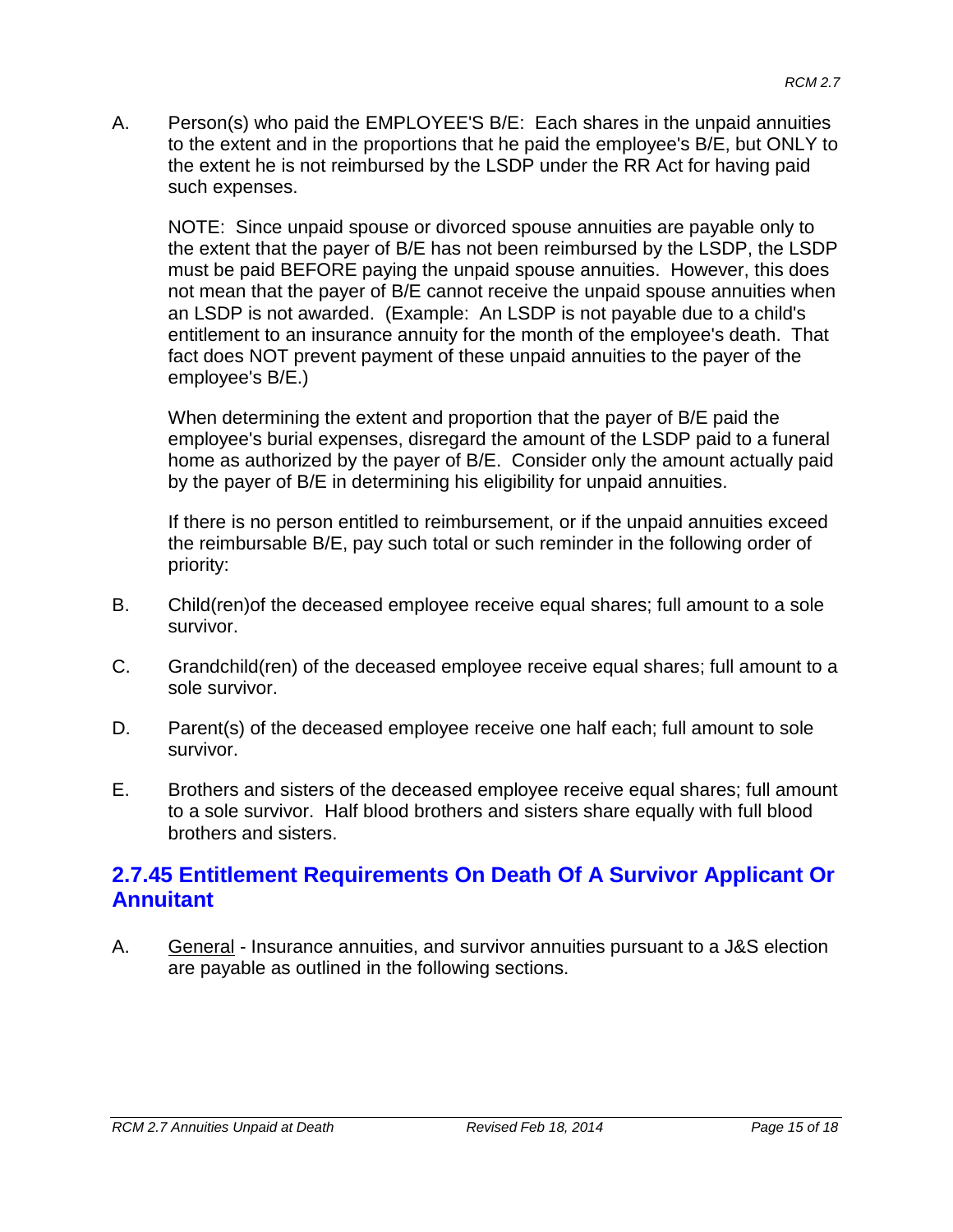- B. Application An application for unpaid annuities must be filed no later than the second anniversary of the survivor's death.
- C. Relationship Annuities unpaid at the death of a survivor applicant or annuitant are payable to survivors of the employee. To be eligible, the employee's survivors must meet the requirements of relationship listed in sec. 2.7.3.

# **2.7.46 Unpaid Survivor Annuities Payable And Amount Of Payment**

Annuities unpaid at the death of a survivor applicant or annuitant are payable to survivors of the employee in the following order of priority and in the amounts indicated:

- A. Widow(er) if LIVING WITH the employee at the time of the employee's death: Full amount.
- B. Child(ren) of the deceased employee receive equal shares if more than one survive; full amount to a sole survivor.
- C. Grandchild(ren) of the deceased employee receive equal shares; full amount to a sole survivor.
- D. Parent(s) of the deceased employee receive one-half each; full amount to a sole survivor.
- E. Brothers and sisters of the deceased employee receive equal shares; full amount to a sole survivor. Half blood brothers and sisters share equally with full blood brothers and sisters.

NOTE 1: Unpaid survivor annuities CANNOT be paid to the payer of the employee's B/E since he cannot be considered equitably entitled.

NOTE 2: As with all other accrued annuities, an annuity due but unpaid at death is payable based on the relationship to the railroad employee and not the deceased survivor annuitant. Therefore, accrued annuities due but unpaid at the death of a surviving divorced spouse are payable as shown above starting with the employee's living with widow.

# **2.7.47 Accrued WIA Payable, No Application Filed**

When WIA payments are made at the spouse rate and the widow(er) dies before the spouse annuity is converted to a widow(er)'s insurance annuity, any difference between the spouse rate and the final computed WIA rate is an accrued WIA unpaid at death. Such annuities accrue through the month preceding the month the widow(er) dies.